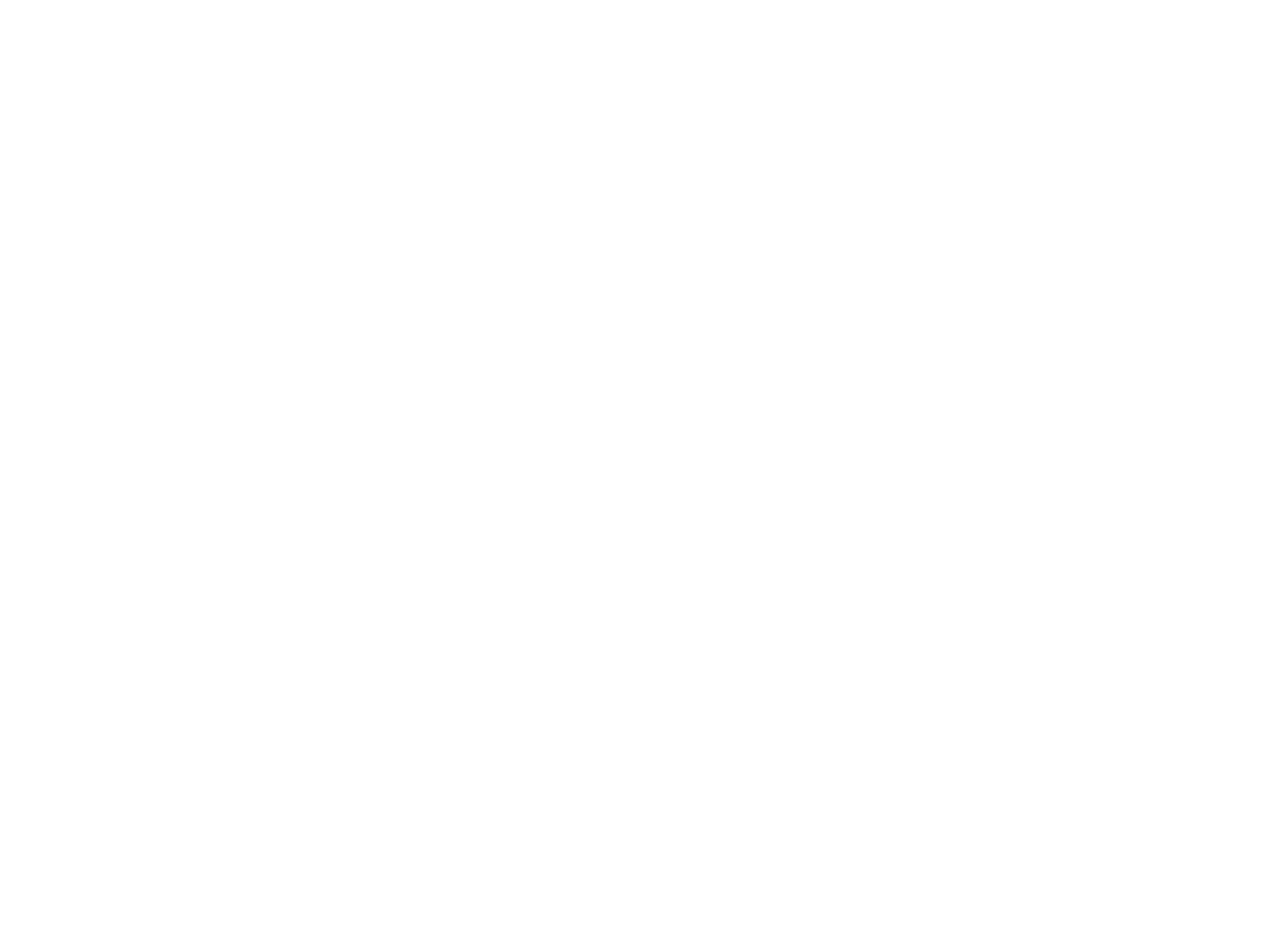# Dedicated Service Team

### Client Relationship Management

#### **Brian Berryman Gayle Boysen**

Phone: 901-255-3921 Phone: 901-255-2934

Email: [brian.berryman@usi.](mailto:brian.berryman@usi)com Email: gayle.boysen@usi.com

**Sales Executive** *Account Manager Account Manager* 

#### Support & Administration—Account Services

| <b>Michelle Daniel</b>         | Scott Segal                                  |
|--------------------------------|----------------------------------------------|
| <b>Account Coordinator</b>     | <b>Employee Benefits Compliance Attorney</b> |
| Phone: 901-268-7251            | Phone: 954-607-4014                          |
| Email: michelle.daniel@usi.com | Email: Scott.Segal@usi.com                   |

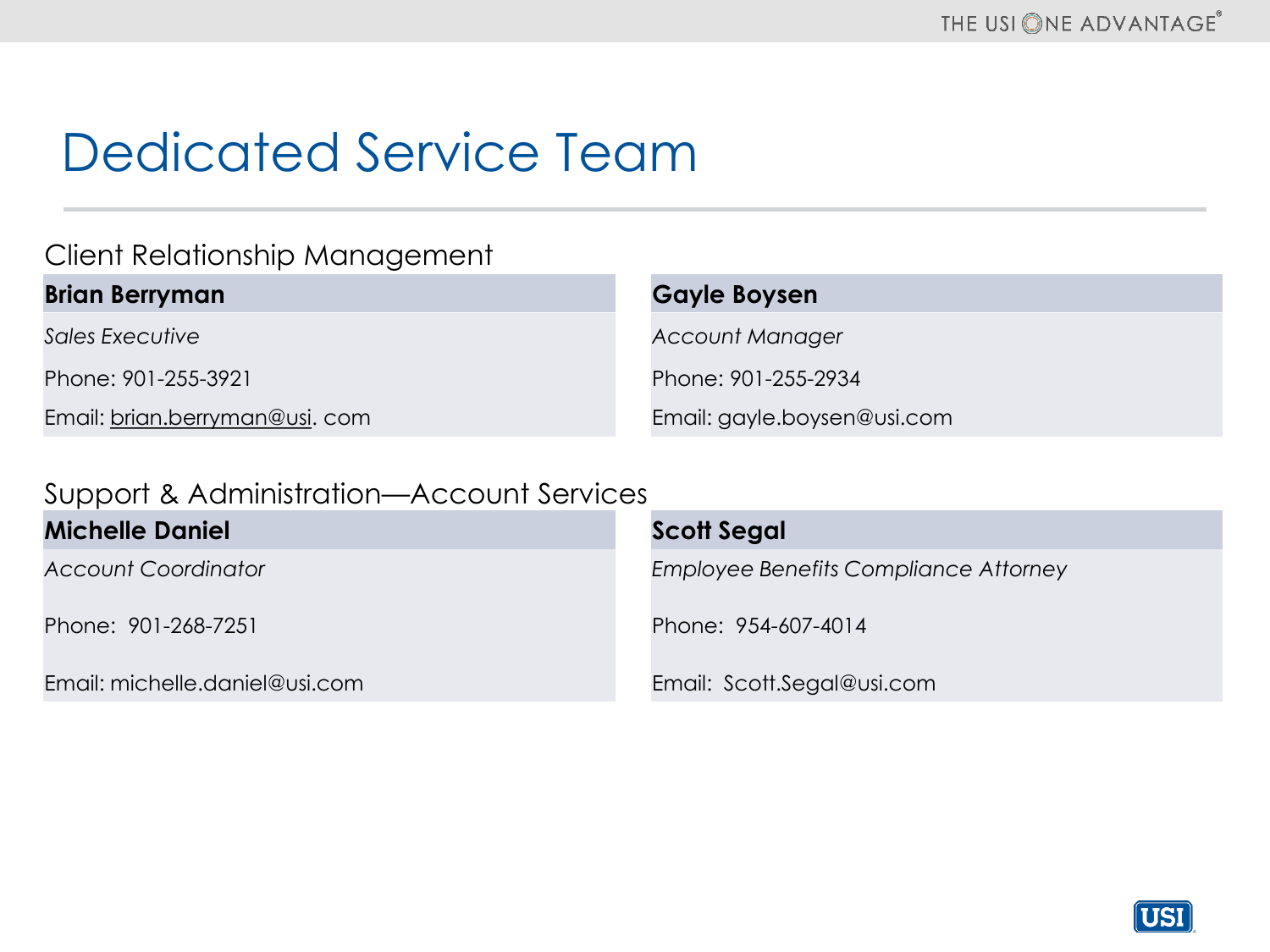# Key Report Highlights

- **Blue Cross Blue Shield of TN released a 20.39% increase averaged among all 3 plan options.** USI requested rate relief on the renewal stating the risk and trend percentages used were not substantiated. Based on the loss ratio of 132% and three ongoing high specialty drug claimants they will not offer any reduction.
- **•** The vision plan with Blue Cross Blue Shield of TN is receiving no increase.
- **•** The dental plan with Blue Cross Blue Shield was receiving a small increase (2%); USI requested these rates be held to current and Blue Cross agreed to hold the rates for another year.
- **•** The group life, AD&D and Short -term disability with US Able will receive no increase.
- **EXECT** At the end of this report is the renewal timeline for the June 1, 2022 renewal. Please advise if this timeline is acceptable and meets your expectations.

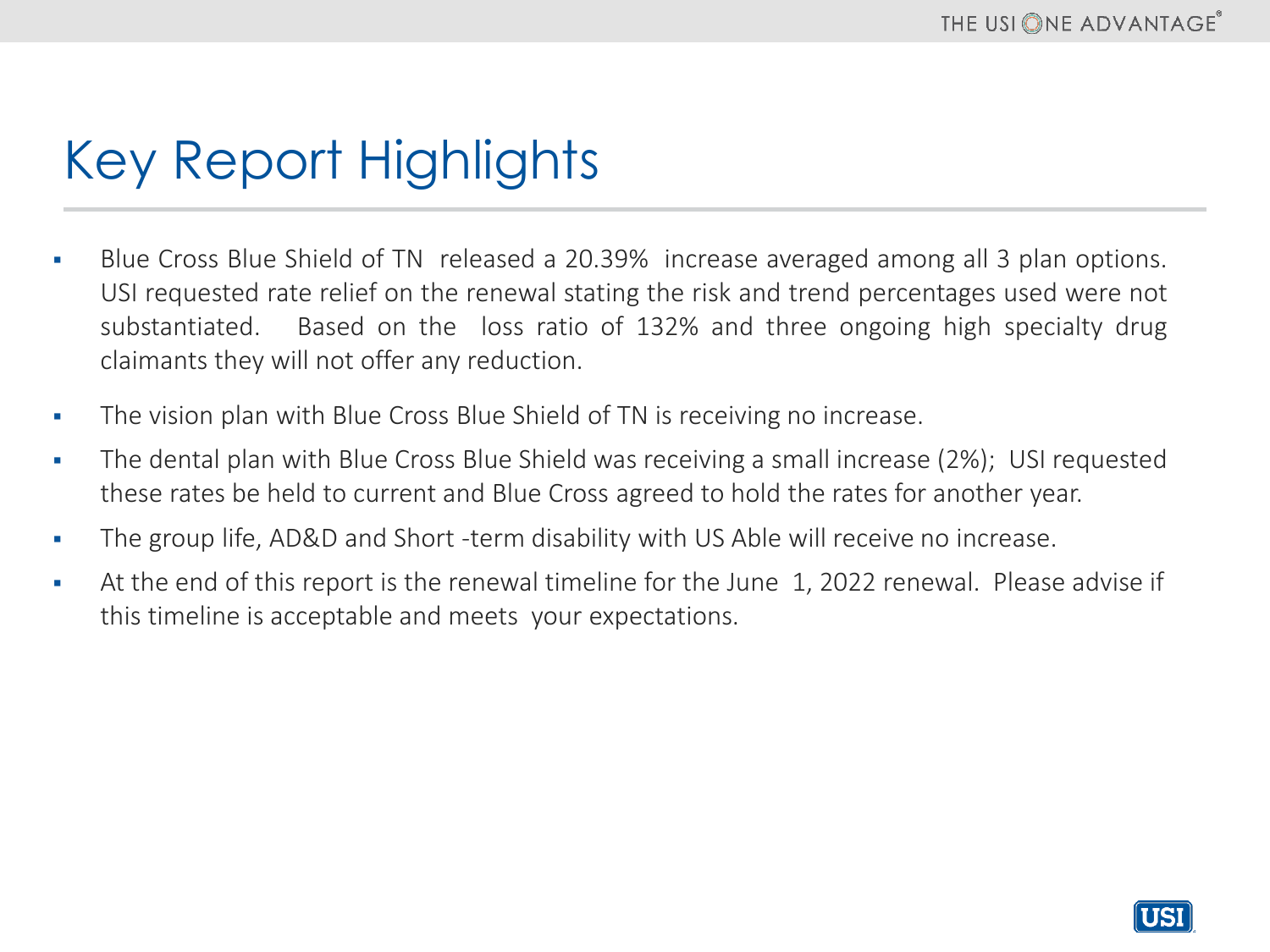

#### **The Wogan Group Market Review List June 1, 2021 Renewal Date**

| <b>Carrier</b>           | A.M. Best Rating | <b>Coverage Requested</b> | <b>Status</b>     | <b>Notes</b>                                                                      |
|--------------------------|------------------|---------------------------|-------------------|-----------------------------------------------------------------------------------|
| <b>BCBS TN</b>           | $A+$             | Medical                   | Incumbent         | Renewal rates 20.39% over current (averaged over 3 plans); Alternates illustrated |
| Cigna                    |                  | Medical                   | Declined to quote | not competitive                                                                   |
| Humana                   |                  | Medical                   | Proposal released | Proposed rates over renewal                                                       |
| <b>United Healthcare</b> | $A-$             | Medical                   | Proposal released | Illustrated                                                                       |
| Aetna                    |                  | Medical                   | Proposal released | Partially self funded only (USI does not recommend)                               |

Any carrier with an A.M. Best financial rating lower than A- does not meet the minimum financial requirements for USI's Errors & Omissions insurance. In the absence of a rating by A.M. Best, or in the case of an NR designation, a Standard & Poor Company rating lower than A will apply. A liability waiver must be signed by the client if insurance coverage is placed with a carrier that does not meet the required financial rating.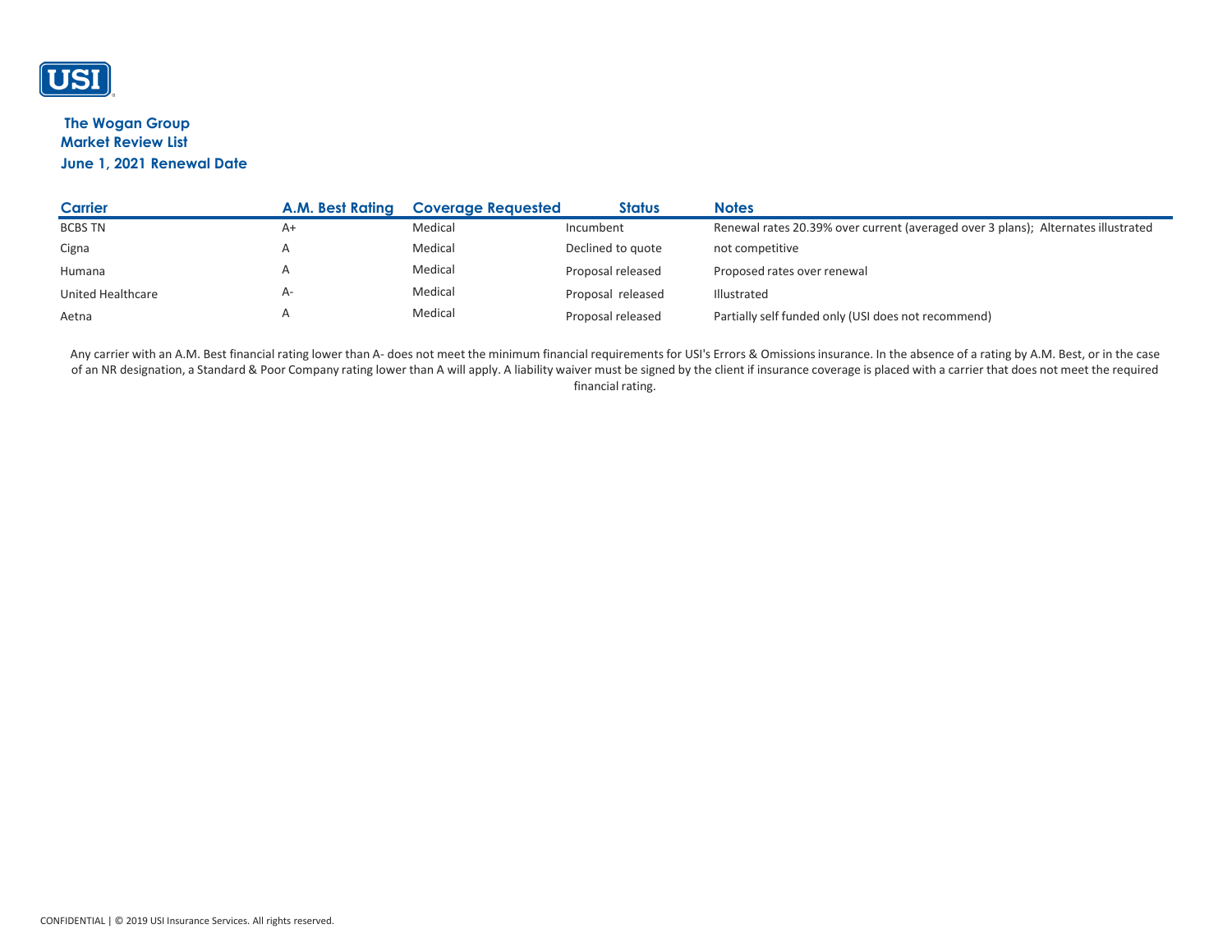## **USI The Wogan Group Medical Plan Benefit Outline and Cost Summary June 1, 2021**

1. (DW) = deductible waived

|                                               |                |                        |    |                              |                        | <b>Current</b>         |                                 |                        | <b>Renewal</b>         |                               |                        | <b>Alternate</b>       |
|-----------------------------------------------|----------------|------------------------|----|------------------------------|------------------------|------------------------|---------------------------------|------------------------|------------------------|-------------------------------|------------------------|------------------------|
| <b>Benefit Outline</b>                        |                |                        |    | <b>Base</b>                  | <b>Buy-up Option 1</b> | <b>Buy-up Option 2</b> | <b>Base</b>                     | <b>Buy-up Option 1</b> | <b>Buy-up Option 2</b> | <b>Base</b>                   | <b>Buy-Up Option 1</b> | <b>Buy-up Option 2</b> |
| Carrier                                       |                |                        |    | <b>BCBST</b>                 | <b>BCBST</b>           | <b>BCBST</b>           | <b>BCBST</b>                    | <b>BCBST</b>           | <b>BCBST</b>           | <b>BCBST</b>                  | <b>BCBST</b>           | <b>BCBST</b>           |
| Plan Type, Name, Network                      |                |                        |    | <b>HDHP-Baptist</b>          | PPO - Baptist          | PPO - Baptist          | HDHP - Baptist                  | PPO - Baptist          | PPO - Baptist          | HDHP - Baptist                | PPO - Baptist          | PPO - Baptist          |
| Deductible (Individual / Family)              |                |                        |    | \$3,000 / \$6,000            | \$3,000 / \$6,000      | \$3,000 / \$6,000      | \$3,000 / \$6,000               | \$3,000 / \$6,000      | \$3,000 / \$6,000      | \$4,000 / \$8,000             | \$4,000 / \$8,000      | \$4,000 / \$8,000      |
| Non-Network Deductible (Individual / Family)  |                |                        |    | \$6,000 / \$12,000           | \$6,000 / \$12,000     | \$6,000 / \$12,000     | \$6,000 / \$12,000              | \$6,000 / \$12,000     | \$6,000 / \$12,000     | \$8,000 / \$16,000            | \$8,000 / \$16,000     | \$8,000 / \$16,000     |
| Deductible Embedded / Non-Embedded            |                |                        |    | Embedded                     | Embedded               | Embedded               | Embedded                        | Embedded               | Embedded               | Embedded                      | Embedded               | Embedded               |
| Out-of-Pocket Maximum (Individual / Family)   |                |                        |    | \$4,000 / \$8,000            | \$5,000 / \$10,000     | \$5,000 / \$10,000     | \$4,000 / \$8,000               | \$5,000 / \$10,000     | \$5,000 / \$10,000     | \$6,000 / \$12,000            | \$6,000 / \$12,000     | \$6,000 / \$12,000     |
| Non-Network OOP Max (Individual / Family)     |                |                        |    | \$12,000 / \$24,000          | \$15,000 / \$30,000    | \$15,000 / \$30,000    | \$12,000 / \$24,000             | \$15,000 / \$30,000    | \$15,000 / \$30,000    | \$18,000 / \$36,000           | \$18,000 / \$36,000    | \$18,000 / \$36,000    |
| Prescription OOP Max (Individual / Family)    |                |                        |    | Included w/ Medical          | Included w/ Medical    | Included w/ Medical    | Included w/ Medical             | Included w/ Medical    | Included w/ Medical    | Included w/ Medical           | Included w/ Medical    | Included w/ Medical    |
| Annual HRA Contribution (Individual / Family) |                |                        |    | \$1,000 PEPY / \$2,000 PEPY  | N/A                    |                        | N/A \$1,000 PEPY / \$2,000 PEPY | N/A                    | N/A                    | \$1,000 PEPY / \$2,000 PEPY   | N/A                    | N/A                    |
| Coinsurance (In / Out)                        |                |                        |    | 50% / 50%                    | 50% / 50%              | 90% / 70%              | 50% / 50%                       | 50% / 50%              | 90% / 70%              | 50% / 50%                     | 50% / 50%              | 80%/20%                |
| Wellness / Preventive Care                    |                |                        |    | 100% (dw)                    | 100% (dw)              | 100% (dw)              | 100% (dw)                       | 100% (dw)              | 100% (dw)              | 100% (dw)                     | 100% (dw)              | 100% (dw)              |
| <b>Primary Care Office Visit</b>              |                |                        |    | 50% After Deductible         | \$50 copay             | \$25 copay             | 50% After Deductible            | \$50 copay             | \$25 copay             | 50% After Deductible          | \$50 copay             | \$25 copay             |
| <b>Specialist Office Visit</b>                |                |                        |    | 50% After Deductible         | \$50 copay             | \$50 copay             | 50% After Deductible            | \$50 copay             | \$50 copay             | 50% After Deductible          | \$50 copay             | \$50 copay             |
| <b>Urgent Care/Physicians Now</b>             |                |                        |    | 50% After Deductible         | \$50/50 copay          | \$50/25 copay          | 50% After Deductible            | \$50/\$25 copay        | \$50/\$10 copay        | 50% After Deductible          | \$50/\$25 copay        | \$50/\$10 copay        |
| <b>Emergency Room</b>                         |                |                        |    | 50% After Deductible         | \$250 copay            | \$250 copay            | 50% After Deductible            | $$250$ copay           | \$250 copay            | 50% After Deductible          | 50% After Deductible   | $$250$ copay           |
| Outpatient Lab / X-Ray                        |                |                        |    | 50% After Deductible         | 100% (dw)              | 100% (dw)              | 50% After Deductible            | 100% (dw)              | 100% (dw)              | 50% After Deductible          | 100% (dw)              | 100% (dw)              |
| Complex Imaging (MRI, CAT, PET, et.al.)       |                |                        |    | 50% After Deductible         | 50% After Deductible   | 10% After Deductible   | 50% After Deductible            | 50% After Deductible   | 10% After Deductible   | 50% After Deductible          | 50% After Deductible   | 20% After Deductible   |
| <b>Outpatient Surgical Facility</b>           |                |                        |    | 50% After Deductible         | 50% After Deductible   | 10% After Deductible   | 50% After Deductible            | 50% After Deductible   | 10% After Deductible   | 50% After Deductible          | 50% After Deductible   | 20% After Deductible   |
| <b>Inpatient Hospital Facility</b>            |                |                        |    | 50% After Deductible         | 50% After Deductible   | 10% After Deductible   | 50% After Deductible            | 50% After Deductible   | 10% After Deductible   | 50% After Deductible          | 50% After Deductible   | 20% After Deductible   |
| <b>Retail Prescription Drug Copays</b>        |                |                        |    | *50% After Deductible        | \$10 / \$75 / \$150    | \$10/\$75/\$150        | 50% After Deductible            | \$10/\$75/\$150        | \$10 / \$75 / \$150    | 50% After Deductible          | \$10 / \$75 / \$150    | \$10 / \$75 / \$150    |
| <b>Mail Order Prescription Drug Copays</b>    |                |                        |    | 50% After Deductible         | 3x Retail              | 3x Retail              | 50% After Deductible            | 3x Retail              | 3x Retail              | 50% After Deductible          | 3x Retail              | 3x Retail              |
| <b>Specialty Prescription Drugs</b>           |                |                        |    | 50% After Deductible         | \$300 copay            | \$300 copay            | 50% After Deductible            | \$300 copay            | $$300$ copay           | 50% After Deductible          | \$300 copay            | \$300 copay            |
|                                               |                |                        |    | *\$10/35/60 prev Rx copay,DW |                        |                        | *\$10/35/60 prev Rx copay,DW    |                        |                        | *\$10/35/60 prev Rx copay, DW |                        |                        |
| <b>Rates &amp; Total Cost</b>                 |                | Base Buy up 1 Buy up 2 |    |                              |                        |                        |                                 |                        |                        |                               |                        |                        |
| Employee                                      | 20             |                        |    | \$342.28                     | \$436.68               | \$479.99               | \$414.72                        | \$521.54               | \$572.09               | \$371.66                      | \$483.50               | \$536.75               |
| Employee + Spouse                             |                |                        |    | \$718.79                     | \$917.03               | \$1,007.98             | \$870.91                        | \$1,095.23             | \$1,201.39             | \$780.49                      | \$1,015.35             | \$1,127.18             |
| Employee + Child(ren)                         | 6              |                        |    | \$626.37                     | \$799.13               | \$878.39               | \$758.94                        | \$954.42               | \$1,046.92             | \$680.15                      | \$884.80               | \$982.25               |
| Employee + Family                             | $\overline{0}$ |                        |    | \$1,038.81                   | \$1,325.31             | \$1,456.77             | \$1,258.68                      | \$1,582.87             | \$1,736.29             | \$1,127.99                    | \$1,467.41             | \$1,629.03             |
| <b>Total Employees</b>                        | 30             | 8                      |    |                              |                        |                        |                                 |                        |                        |                               |                        |                        |
|                                               |                |                        | 44 | \$161,748                    | \$67,598               | \$51,061               | \$195,980                       | \$80,734               | \$60,859               | \$175,633                     | \$74,845               | \$57,099               |
|                                               |                |                        |    |                              |                        |                        | 21.16%                          | 19.43%                 | 19.19%                 | 8.58%                         | 10.72%                 | 11.82%                 |
|                                               |                |                        |    |                              |                        |                        |                                 |                        |                        |                               |                        |                        |
| <b>Annual Premium Total (w/out HRA)</b>       |                |                        |    |                              |                        | \$280,407              |                                 |                        | \$337,573              |                               |                        | \$307,578              |
| Change from Current                           |                |                        |    |                              |                        |                        |                                 |                        | \$57,166               |                               |                        | \$27,171               |
| Percentage Change                             |                |                        |    |                              |                        |                        |                                 |                        | 20.39%                 |                               |                        | 9.69%                  |
| <b>Notes</b>                                  |                |                        |    |                              |                        |                        |                                 |                        |                        |                               |                        |                        |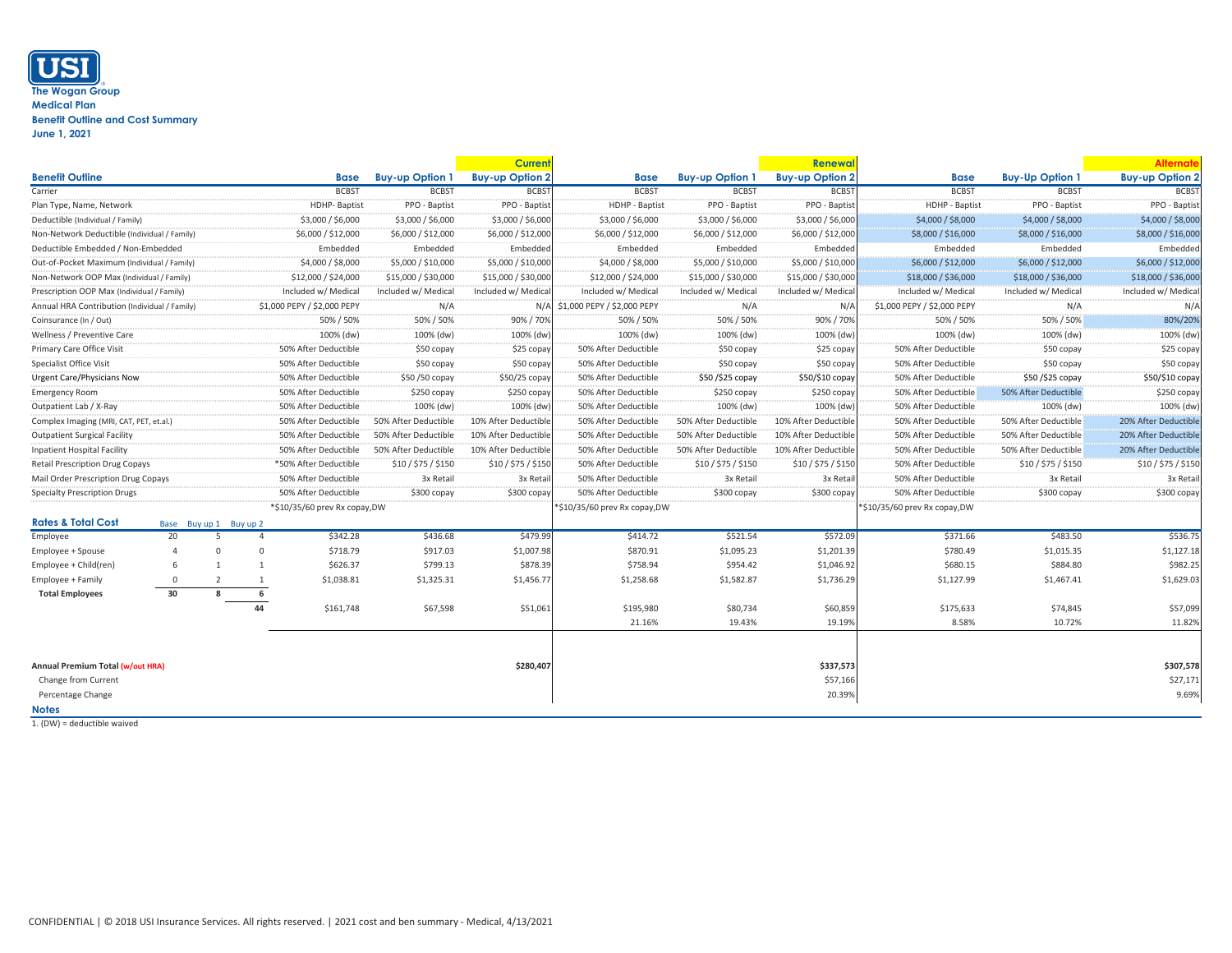## **USI The Wogan Group Medical Plan Benefit Outline and Cost Summary June 1, 2021**

|                                               |    |                        |                              |                             |                        | <b>Current</b>               |                                 |                        | <b>Renewal</b>                |                             |                               | <b>Alternate</b>       |
|-----------------------------------------------|----|------------------------|------------------------------|-----------------------------|------------------------|------------------------------|---------------------------------|------------------------|-------------------------------|-----------------------------|-------------------------------|------------------------|
| <b>Benefit Outline</b>                        |    |                        |                              | <b>Base</b>                 | <b>Buy-up Option 1</b> | <b>Buy-up Option 2</b>       | <b>Base</b>                     | <b>Buy-up Option 1</b> | <b>Buy-up Option 2</b>        | <b>Base</b>                 | <b>Buy-Up Option 1</b>        | <b>Buy-up Option 2</b> |
| Carrier                                       |    |                        |                              | <b>BCBST</b>                | <b>BCBST</b>           | <b>BCBST</b>                 | <b>BCBST</b>                    | <b>BCBST</b>           | <b>BCBST</b>                  | United Healthcare           | United Healthcare             | United Healthcare      |
| Plan Type, Name, Network                      |    |                        |                              | HDHP-Baptist                | PPO - Baptist          | PPO - Baptist                | HDHP-Baptist                    | PPO - Baptist          | PPO - Baptist                 | PPO - Methodist             | PPO - Methodist               | PPO - Methodist        |
| Deductible (Individual / Family)              |    |                        |                              | \$3,000 / \$6,000           | \$3,000 / \$6,000      | \$3,000 / \$6,000            | \$3,000 / \$6,000               | \$3,000 / \$6,000      | \$3,000 / \$6,000             | \$3,000 / \$6,000           | \$3,000 / \$6,000             | \$3,000 / \$6,000      |
| Non-Network Deductible (Individual / Family)  |    |                        |                              | \$6,000 / \$12,000          | \$6,000 / \$12,000     | \$6,000 / \$12,000           | \$6,000 / \$12,000              | \$6,000 / \$12,000     | \$6,000 / \$12,000            | \$6,000 / \$12,000          | \$10,000 / \$20,000           | \$6,000 / \$12,000     |
| Deductible Embedded / Non-Embedded            |    |                        |                              | Embedded                    | Embedded               | Embedded                     | Embedded                        | Embedded               | Embedded                      | Embedded                    | Embedded                      | Embedded               |
| Out-of-Pocket Maximum (Individual / Family)   |    |                        |                              | \$4,000 / \$8,000           | \$5,000 / \$10,000     | \$5,000 / \$10,000           | \$4,000 / \$8,000               | \$5,000 / \$10,000     | \$5,000 / \$10,000            | \$6,000 / \$12,000          | \$5,000 / \$10,000            | \$4,000 / \$8,000      |
| Non-Network OOP Max (Individual / Family)     |    |                        |                              | \$12,000 / \$24,000         | \$15,000 / \$30,000    | \$15,000 / \$30,000          | \$12,000 / \$24,000             | \$15,000 / \$30,000    | \$15,000 / \$30,000           | \$15,000 / \$30,000         | \$20,000 / \$40,000           | \$8,000 / \$16,000     |
| Prescription OOP Max (Individual / Family)    |    |                        |                              | Included w/ Medical         | Included w/ Medical    | Included w/ Medical          | Included w/ Medical             | Included w/ Medical    | Included w/ Medica            | Included w/ Medical         | Included w/ Medical           | Included w/ Medical    |
| Annual HRA Contribution (Individual / Family) |    |                        |                              | \$1,000 PEPY / \$2,000 PEPY | N/A                    |                              | N/A \$1,000 PEPY / \$2,000 PEPY | N/A                    | $N/\ell$                      | \$1,000 PEPY / \$2,000 PEPY | N/A                           | N/A                    |
| Coinsurance (In / Out)                        |    |                        |                              | 50% / 50%                   | 50% / 50%              | 90% / 70%                    | 50% / 50%                       | 50% / 50%              | 90% / 70%                     | 80% / 50%                   | 50% / 50%                     | 80%/20%                |
| Wellness / Preventive Care                    |    |                        |                              | 100% (dw)                   | 100% (dw)              | 100% (dw)                    | 100% (dw)                       | 100% (dw)              | 100% (dw)                     | 100% (dw)                   | 100% (dw)                     | 100% (dw)              |
| <b>Primary Care Office Visit</b>              |    |                        |                              | 50% After Deductible        | \$50 copay             | \$25 copay                   | 50% After Deductible            | $$50$ copay            | \$25 copay                    | 20% After Deductible        | $$25$ copay                   | \$25 copay             |
| <b>Specialist Office Visit</b>                |    |                        |                              | 50% After Deductible        | \$50 copay             | \$50 copay                   | 50% After Deductible            | \$50 copay             | \$50 copay                    | 20% After Deductible        | \$50 copay                    | \$50 copay             |
| <b>Urgent Care/Telemed</b>                    |    |                        |                              | 50% After Deductible        | \$50/50 copay          | $$50/25$ copay               | 50% After Deductible            | \$50/\$25 copay        | \$50/\$10 copay               | 20% After Deductible        | \$50/\$25 copay               | \$50/\$10 copay        |
| <b>Emergency Room</b>                         |    |                        |                              | 50% After Deductible        | \$250 copay            | $$250$ copay                 | 50% After Deductible            | $$250$ copay           | \$250 copay                   | 20% After Deductible        | 50% After Deductible          | $$350$ copay           |
| Outpatient Lab / X-Ray                        |    |                        |                              | 50% After Deductible        | 100% (dw)              | 100% (dw)                    | 50% After Deductible            | 100% (dw)              | 100% (dw)                     | 20% After Deductible        | 100% (dw)                     | 100% (dw)              |
| Complex Imaging (MRI, CAT, PET, et.al.)       |    |                        |                              | 50% After Deductible        | 50% After Deductible   | 10% After Deductible         | 50% After Deductible            | 50% After Deductible   | 10% After Deductible          | 20% After Deductible        | 50% After Deductible          | 20% After Deductible   |
| <b>Outpatient Surgical Facility</b>           |    |                        |                              | 50% After Deductible        | 50% After Deductible   | 10% After Deductible         | 50% After Deductible            | 50% After Deductible   | 10% After Deductible          | 20% After Deductible        | 50% After Deductible          | 20% After Deductible   |
| <b>Inpatient Hospital Facility</b>            |    |                        |                              | 50% After Deductible        | 50% After Deductible   | 10% After Deductible         | 50% After Deductible            | 50% After Deductible   | 10% After Deductible          | 20% After Deductible        | 50% After Deductible          | 20% After Deductible   |
| <b>Retail Prescription Drug Copays</b>        |    |                        |                              | *50% After Deductible       | \$10 / \$75 / \$150    | \$10 / \$75 / \$150          | 50% After Deductible            | \$10/\$75/\$150        | \$10 / \$75 / \$150           | 20% After Deductible        | \$10 / \$75 / \$150           | \$10 / \$75 / \$150    |
| Mail Order Prescription Drug Copays           |    |                        |                              | 50% After Deductible        | 3x Retail              | 3x Retail                    | 50% After Deductible            | 3x Retail              | 3x Retail                     | 20% After Deductible        | 2.5 x Retail                  | 2.5 x Retail           |
| <b>Specialty Prescription Drugs</b>           |    |                        |                              | 50% After Deductible        | $$300$ copay           | \$300 copay                  | 50% After Deductible            | \$300 copay            | $$300$ copay                  | 20% After Deductible        | $$300$ copay                  | $$300$ copay           |
|                                               |    |                        | *\$10/35/60 prev Rx copay,DW |                             |                        | *\$10/35/60 prev Rx copay,DW |                                 |                        | *\$10/35/60 prev Rx copay, DW |                             |                               |                        |
| <b>Rates &amp; Total Cost</b>                 |    | Base Buy up 1 Buy up 2 |                              |                             |                        |                              |                                 |                        |                               |                             |                               |                        |
| Employee                                      | 20 |                        |                              | \$342.28                    | \$436.68               | \$479.99                     | \$414.72                        | \$521.54               | \$572.09                      | \$389.34                    | \$457.77                      | \$513.98               |
| Employee + Spouse                             |    |                        | 0                            | \$718.79                    | \$917.03               | \$1,007.98                   | \$870.91                        | \$1,095.23             | \$1,201.39                    | \$942.20                    | \$1,107.80                    | \$1,243.83             |
| Employee + Child(ren)                         | 6  |                        |                              | \$626.37                    | \$799.13               | \$878.39                     | \$758.94                        | \$954.42               | \$1,046.92                    | \$703.16                    | \$826.74                      | \$928.26               |
| Employee + Family                             |    |                        |                              | \$1,038.81                  | \$1,325.31             | \$1,456.77                   | \$1,258.68                      | \$1,582.87             | \$1,736.29                    | \$1,297.09                  | \$1,525.07                    | \$1,712.33             |
| <b>Total Employees</b>                        | 30 |                        |                              |                             |                        |                              |                                 |                        |                               |                             |                               |                        |
|                                               |    |                        | 44                           | \$161,748                   | \$67,598               | \$51,061                     | \$195,980                       | \$80,734               | \$60,859                      | \$189,295                   | \$73,989                      | \$56,358               |
|                                               |    |                        |                              |                             |                        |                              | 21.16%                          | 19.43%                 | 19.19%                        | 17.03%                      | 9.45%                         | 10.37%                 |
|                                               |    |                        |                              |                             |                        |                              |                                 |                        |                               |                             |                               |                        |
| <b>Annual Premium Total (w/out HRA)</b>       |    |                        |                              |                             |                        | \$280,407                    |                                 |                        | \$337,573                     |                             |                               | \$319,642              |
| Change from Current                           |    |                        |                              |                             |                        |                              |                                 |                        | \$57,166                      |                             |                               | \$39,235               |
| Percentage Change                             |    |                        |                              |                             |                        |                              |                                 |                        | 20.39%                        |                             |                               | 13.99%                 |
| <b>Notes</b>                                  |    |                        |                              |                             |                        |                              |                                 |                        |                               |                             | Cobra admin included in rates |                        |

1. (DW) = deductible waived